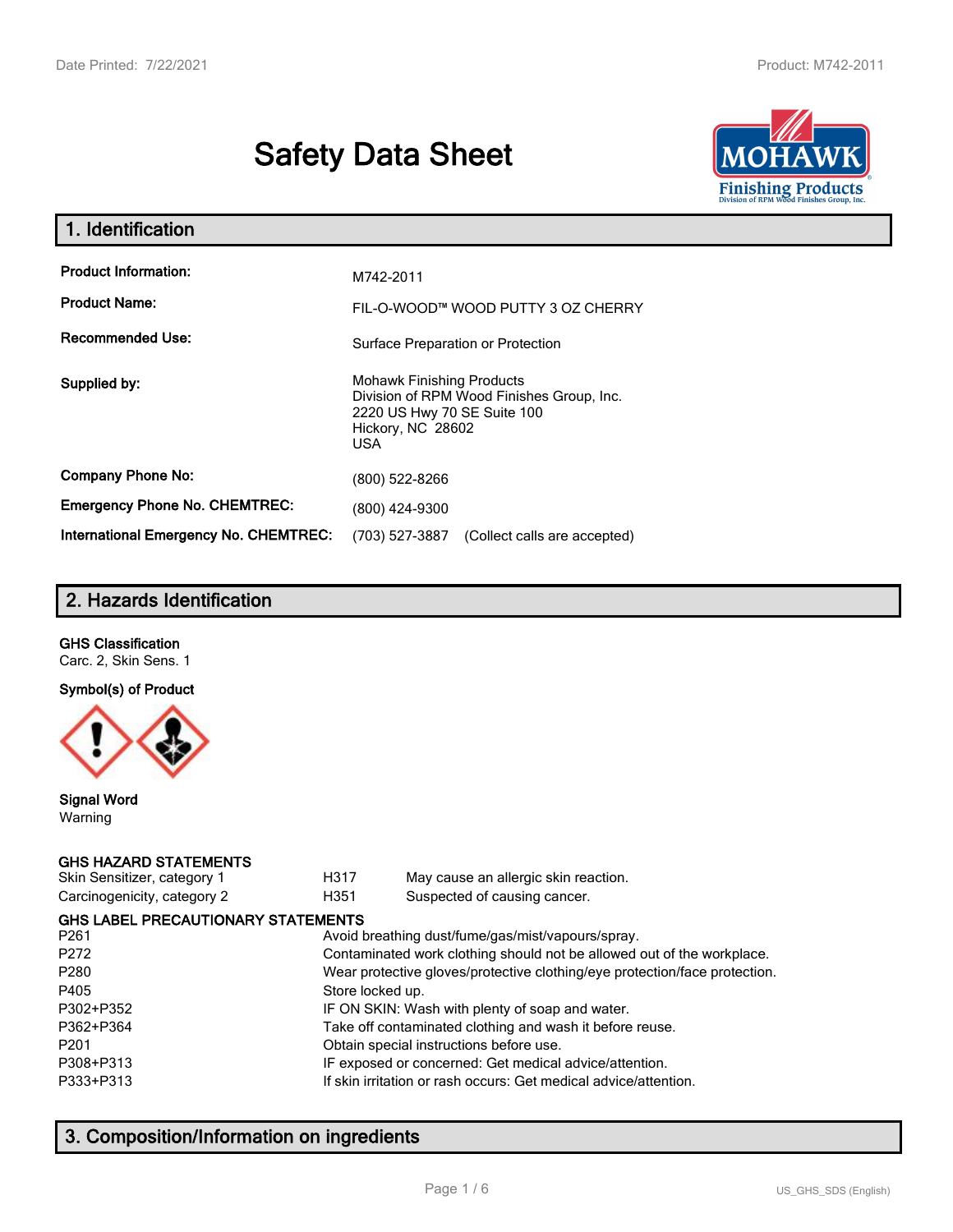| <b>Chemical Name</b>                          | CAS-No.    | Wt. %       | <b>GHS Symbols</b> | <b>GHS Statemer</b> |
|-----------------------------------------------|------------|-------------|--------------------|---------------------|
| crystalline silica                            | 14808-60-7 | 25-40       | No Information     | No Information      |
| iron oxide                                    | 1309-37-1  | $1.0 - 2.5$ | No Information     | No Information      |
| titanium dioxide                              | 13463-67-7 | $01 - 10$   | GHS08              | H351                |
| 2,4,5,6-Tetrachloro-1,3-benzenedicarbonitrile | 1897-45-6  | $0.1 - 1.0$ | GHS05-GHS06-       | H317-318-330        |
|                                               |            |             | GHS07-GHS08        |                     |

#### $GHS$  Statements

No Information<br>No Information H317-318-330-335-351

The exact percentage (concentration) of ingredients is being withheld as a trade secret.

The text for GHS Hazard Statements shown above (if any) is given in the "Other information" Section.

# **4. First-aid Measures**



FIRST AID - EYE CONTACT: IF IN EYES: Rinse cautiously with water for several minutes. Remove contact lenses, if present and easy to do. Continue rinsing. If eye irritation persists: Get medical advice/attention.

FIRST AID - SKIN CONTACT: IF ON SKIN: Wash with plenty of soap and water. Take off contaminated clothing and wash it before reuse. If skin irritation or rash occurs: Get medical advice/attention.

FIRST AID - INGESTION: IF SWALLOWED: rinse mouth. Do NOT induce vomiting. IF exposed or if you feel unwell: Call a POISON CENTER or doctor/physician.

FIRST AID - INHALATION: IF INHALED: If breathing is difficult, remove victim to fresh air and keep at rest in a position comfortable for breathing. IF exposed or if you feel unwell: Call a POISON CENTER or doctor/physician.

### **5. Fire-fighting Measures**

**SPECIAL FIREFIGHTING PROCEDURES:** This product is not expected to burn under normal conditions of use.

**FIREFIGHTING EQUIPMENT:** None.

### **6. Accidental Release Measures**

#### **ENVIRONMENTAL MEASURES:** No Information

**STEPS TO BE TAKEN IN CASE MATERIAL IS RELEASED OR SPILLED:** Follow personal protective equipment recommendations found in Section VIII. Personal protective equipment needs must be evaluated based on information provided on this sheet and the special circumstances created by the spill including; the material spilled, the quantity of the spill, the area in which the spill occurred, and the training and the expertise of employees in the area responding to the spill. Do not allow the spilled product to enter public drainage system or open waterways.

## **7. Handling and Storage**



**HANDLING:** Avoid inhalation and contact with eyes, skin, and clothing. Wash hands thoroughly after handling and before eating or drinking.

**STORAGE:** Keep containers closed when not in use. Store in cool well ventilated space away from incompatible materials.

### **8. Exposure Controls/Personal Protection**

| Ingredients with Occupational Exposure Limits |                         |                       |                     |                         |  |
|-----------------------------------------------|-------------------------|-----------------------|---------------------|-------------------------|--|
| <b>Chemical Name</b>                          | <b>ACGIH TLV-TWA</b>    | <b>ACGIH-TLV STEL</b> | <b>OSHA PEL-TWA</b> | <b>OSHA PEL-CEILING</b> |  |
| crystalline silica                            | $0.025 \,\mathrm{mg/m}$ | N.D.                  | $50 \mu q/m3$       | N.D.                    |  |
| iron oxide                                    | $5 \text{ mg/m}$        | N.D.                  | $10 \text{ mg/m}$   | N.D.                    |  |
| titanium dioxide                              | 10 mg/m $3$             | N.D.                  | $15 \text{ mg/m}$   | N.D.                    |  |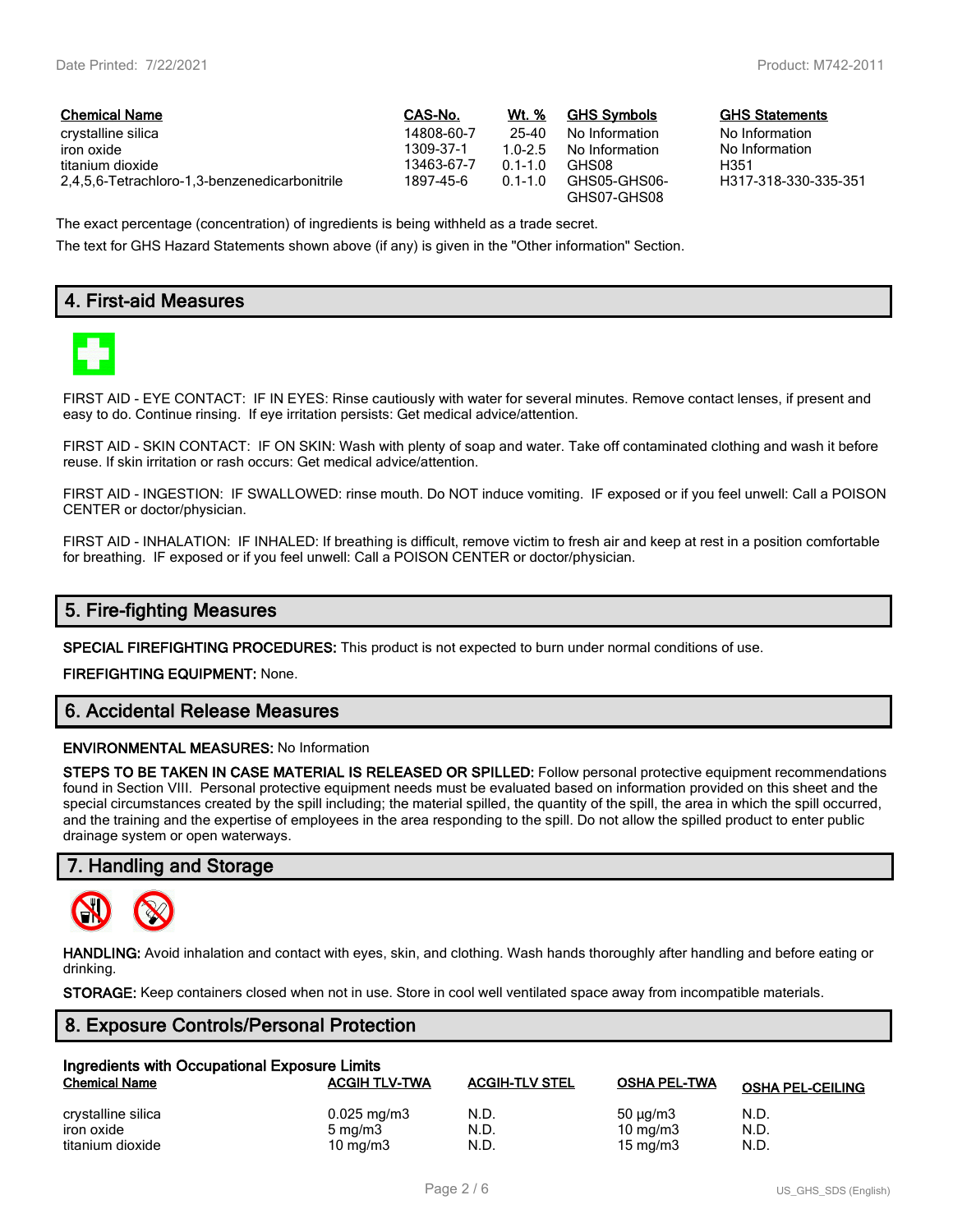| 2,4,5,6-Tetrachloro-1,3-     | - N.L. | N F | N.D | N.D. |
|------------------------------|--------|-----|-----|------|
| <b>benzenedicarbonitrile</b> |        |     |     |      |

**Further Advice: MEL = Maximum Exposure Limit OES = Occupational Exposure Standard SUP = Supplier's Recommendation Sk = Skin Sensitizer N.E. = Not Established N.D. = Not Determined**

#### **Personal Protection**



**RESPIRATORY PROTECTION:** Use NIOSH approved respiratory protection.



**SKIN PROTECTION:** Wear chemical resistant footwear and clothing such as gloves, an apron or a whole body suit as appropriate.



**EYE PROTECTION:** Wear chemical-resistant glasses and/or goggles and a face shield when eye and face contact is possible due to splashing or spraying of material.



**OTHER PROTECTIVE EQUIPMENT:** No Information



**HYGIENIC PRACTICES:** It is good practice to avoid contact with the product and/or its vapors, mists or dust by using appropriate protective measures. Wash thoroughly after handling and before eating or drinking.

# **9. Physical and Chemical Properties**

| Appearance:                    | Solid                       | <b>Physical State:</b>                      | <b>LIQUID</b>        |
|--------------------------------|-----------------------------|---------------------------------------------|----------------------|
| Odor:                          | Amine                       | <b>Odor Threshold:</b>                      | Not determined       |
| Density, g/cm3:                | 1.738                       | pH:                                         | 8                    |
| Freeze Point, °F:              | Not determined              | Viscosity:                                  | Not determined       |
| <b>Solubility in Water:</b>    | Not determined              | Partition Coefficient, n-octanol/<br>water: | Not determined       |
| Decomposition temperature, °F: | Not determined              | <b>Explosive Limits, %:</b>                 | Not determined       |
| Boiling Range, °F:             | Not determined              | Flash Point, °F:                            | $>$ 200 $^{\circ}$ F |
| Combustibility:                | Does not support combustion | Auto-Ignition Temperature, °F:              | Not determined       |
| <b>Evaporation Rate:</b>       | Slower than Diethyl Ether   | Vapor Pressure, mmHg:                       | Not determined       |
| <b>Vapor Density:</b>          | Not determined              |                                             |                      |

## **10. Stability and reactivity**

**N.I. = No Information**

**STABILITY:** Stable under normal conditions. **CONDITIONS TO AVOID:** Contact with incompatible materials.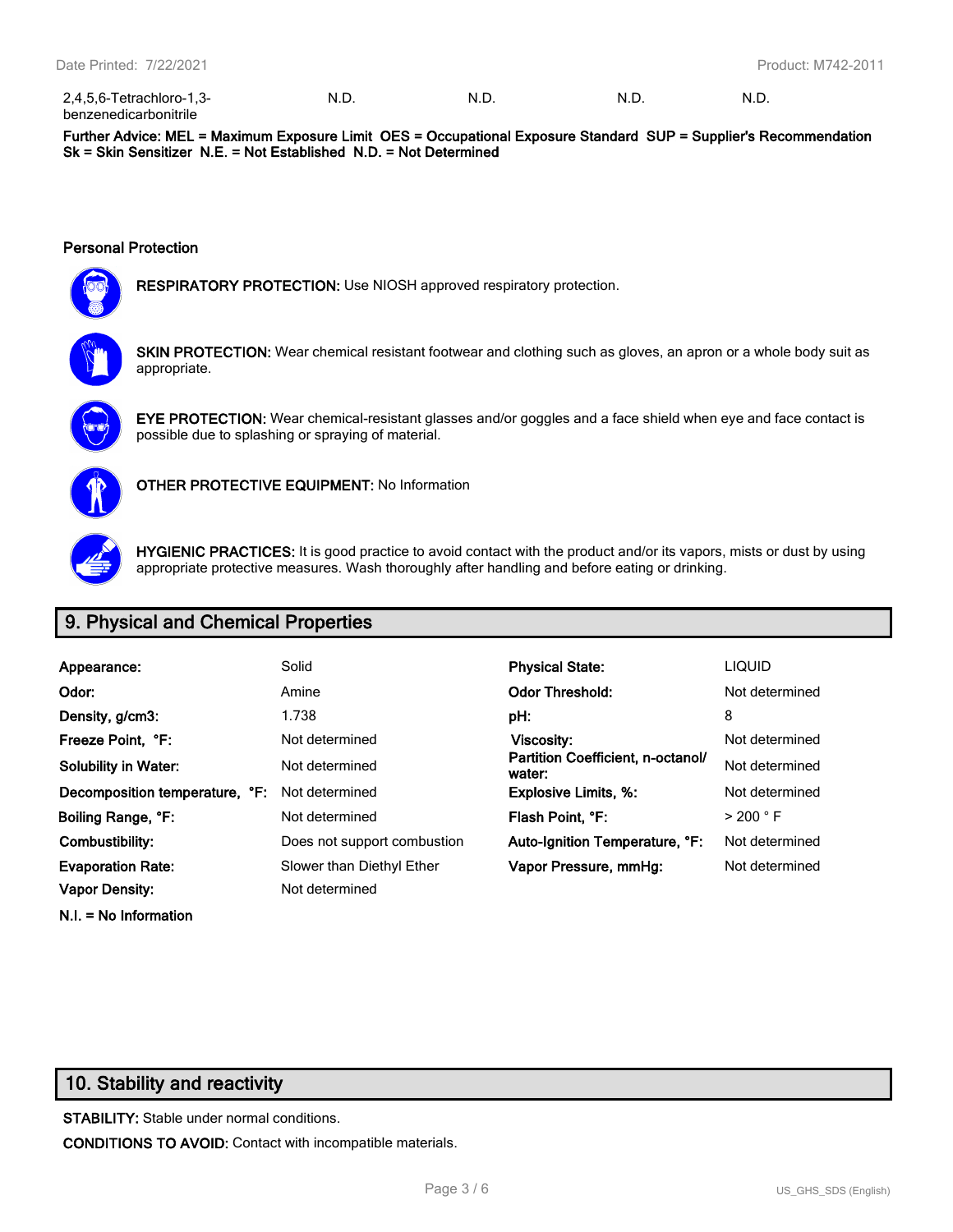**INCOMPATIBILITY:** Acids, Bases, Oxidizing agents

**HAZARDOUS DECOMPOSITION PRODUCTS:** Not determined.

### **11. Toxicological information**



**Practical Experiences**

**EMERGENCY OVERVIEW:** No Information

**EFFECT OF OVEREXPOSURE - EYE CONTACT:** No Information

**EFFECT OF OVEREXPOSURE - INGESTION:** No Information

**EFFECT OF OVEREXPOSURE - INHALATION:** No Information

#### **EFFECT OF OVEREXPOSURE - SKIN CONTACT:** No Information

#### **CARCINOGENICITY:** May cause cancer.

This product contains Titanium Dioxide, which is listed by IARC as possibly carcinogenic to humans (Group 2B). This listing is based on inadequate evidence of carcinogenicity in humans and sufficient evidence in experimental animals. This classification is relevant when exposed to titanium dioxide in dust or powder form only, including cured product that is subject to sanding, grinding, cutting, or other surface preparation activities.

#### **PRIMARY ROUTE(S) OF ENTRY:**

**Skin Contact**

#### **Acute Toxicity Values**

#### **The acute effects of this product have not been tested. Data on individual components are tabulated below**

| CAS-No.    | <b>Chemical Name</b>                          | Oral LD50        | Dermal LD50                      | Vapor LC50   |
|------------|-----------------------------------------------|------------------|----------------------------------|--------------|
| 14808-60-7 | crystalline silica                            | >5000 mg/kg      | >5000 mg/kg                      | >20 mg/l Rat |
| 1309-37-1  | iron oxide                                    | >10000 mg/kg Rat | >5000 mg/kg Rat                  | $>$ 20 ma/l  |
| 13463-67-7 | titanium dioxide                              | >10000 mg/kg Rat | >10000 mg/kg Rabbit >20 mg/l     |              |
| 1897-45-6  | 2,4,5,6-Tetrachloro-1,3-benzenedicarbonitrile | >10000 mg/kg Rat | >10000 mg/kg Rabbit 0.1 mg/L Rat |              |

#### **N.I. = No Information**

## **12. Ecological information**

**ECOLOGICAL INFORMATION:** Ecological evaluation of this material has not been performed; however, do not allow the product to be released to the environment without governmental approval/permits.

## **13. Disposal Information**



**Product**

**DISPOSAL METHOD:** Waste from this material may be a listed and/or characteristic hazardous waste. Dispose of material, contaminated absorbent, container and unused contents in accordance with local, state, and federal regulations.

**STEPS TO BE TAKEN IN CASE MATERIAL IS RELEASED OR SPILLED:** Follow personal protective equipment recommendations found in Section VIII. Personal protective equipment needs must be evaluated based on information provided on this sheet and the special circumstances created by the spill including; the material spilled, the quantity of the spill, the area in which the spill occurred, and the training and the expertise of employees in the area responding to the spill. Do not allow the spilled product to enter public drainage system or open waterways.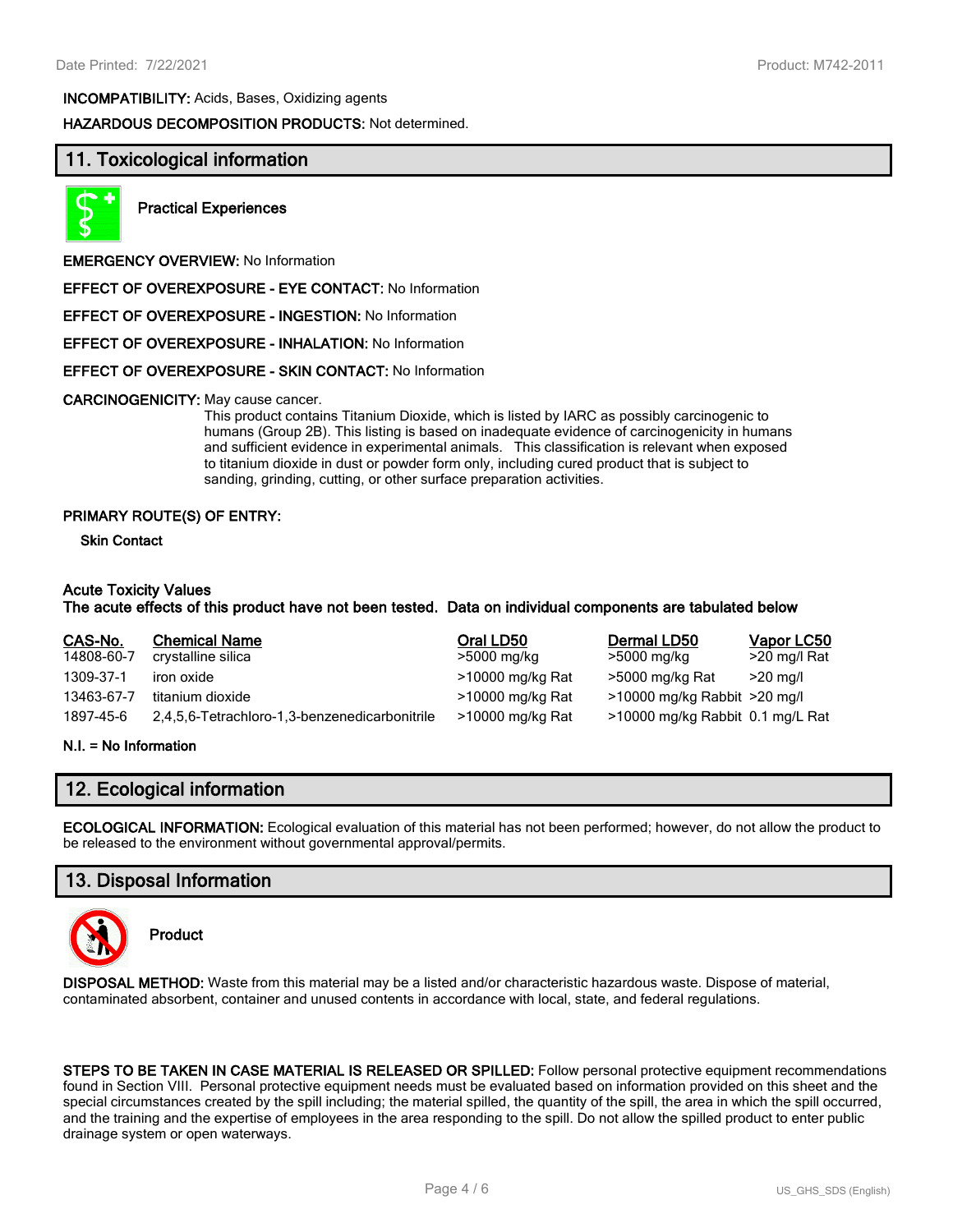# **14. Transport Information**

#### **SPECIAL TRANSPORT PRECAUTIONS:** No Information

| DOT:  | NOT RESTRICTED |
|-------|----------------|
| IATA: | NOT RESTRICTED |

**IMDG:** NOT RESTRICTED

# **15. Regulatory Information**

### **U.S. Federal Regulations:**

#### **CERCLA - SARA Hazard Category**

This product has been reviewed according to the EPA 'Hazard Categories' promulgated under Sections 311 and 312 of the Superfund Amendment and Reauthorization Act of 1986 (SARA Title III) and is considered, under applicable definitions, to meet the following categories:

Acute Health Hazard, Chronic Health Hazard

#### **SARA SECTION 313**

This product contains the following substances subject to the reporting requirements of Section 313 of Title III of the Superfund Amendment and Reauthorization Act of 1986 and 40 CFR part 372:

| <b>Chemical Name</b>                          | CAS-No.   | Wt. % |
|-----------------------------------------------|-----------|-------|
| 2.4.5.6-Tetrachloro-1.3-benzenedicarbonitrile | 1897-45-6 | 0.33  |

#### **TOXIC SUBSTANCES CONTROL ACT**

This product contains the following chemical substances subject to the reporting requirements of TSCA 12(B) if exported from the United States:

#### **Chemical Name CAS-No.**

1-methyl-2-pyrrolidone 872-50-4 lead 7439-92-1

# **U.S. State Regulations:**

#### **CALIFORNIA PROPOSITION 65**



WARNING: Cancer and Reproductive Harm - www.P65Warnings.ca.gov.

Crystalline Silica, Cancer, 28.0826% 1-Methyl-2-Pyrrolidone, Reproductive Harm, 0.004%